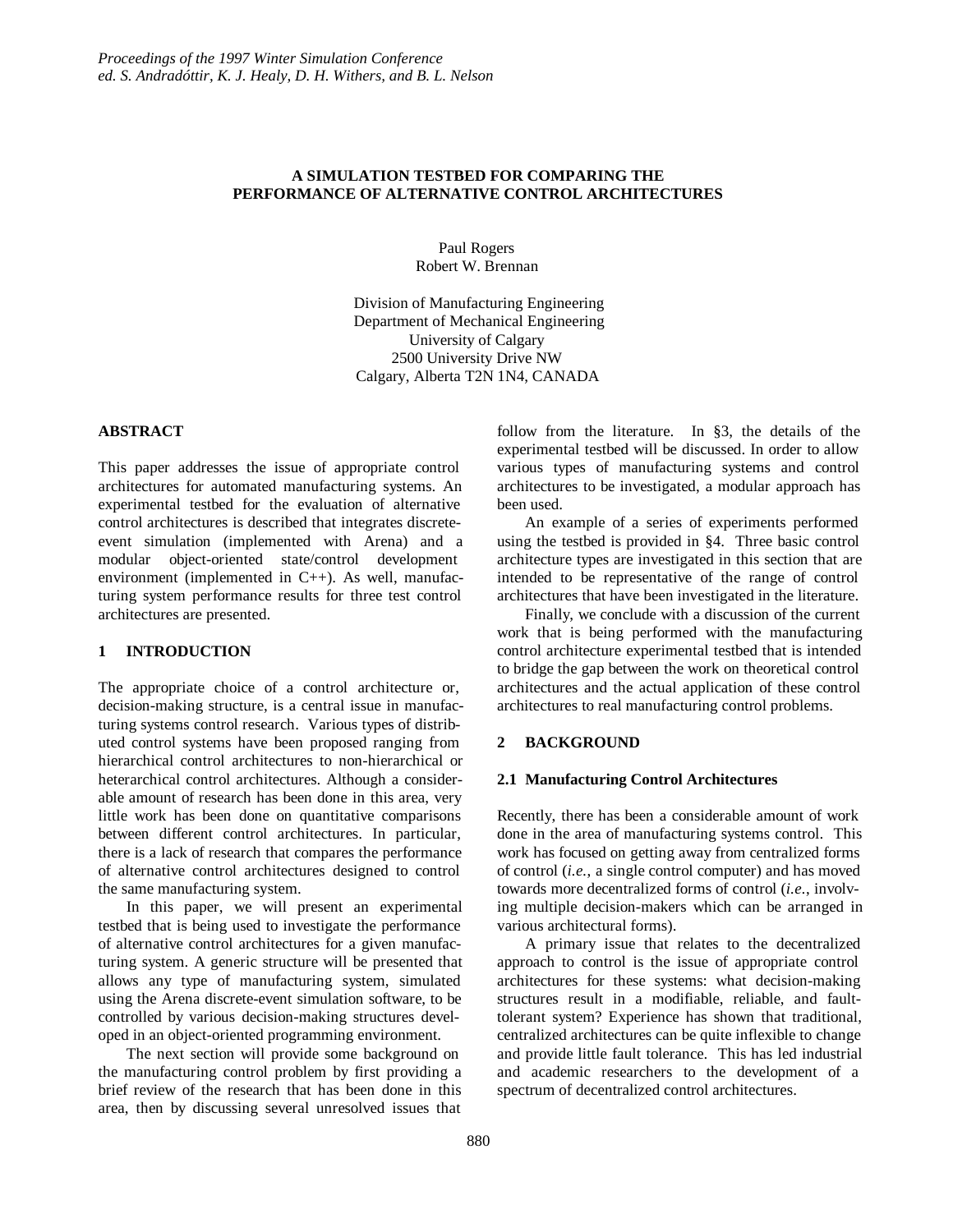At one end of the spectrum lie the hierarchical control architectures with theoretical foundations in organizational theory and large-scale system control theory (Mesarović *et al.* 1970; Singh 1980). At the other end lie non-hierarchical, or "heterarchical", structures arising from more recent developments in distributed data processing systems (DDPS) (Enslow 1978) as well as advances in artificial intelligence (AI), and objectoriented programming (O-OP). Falling between these two extremes are systems similar to those described by Jones and Saleh (1990) that incorporate the peer-to-peer relationships of non-hierarchical control and the task decomposition of hierarchical control.

The review of the literature in this area has shown that existing industrial and academic research on manufacturing system control has focused on qualitative comparisons of alternative structures and, although this approach has proven the concept of heterarchical control, it is agreed among researchers that quantitative comparisons of the various control architectures are required (Dilts *et al.* 1991; Duffie and Piper 1986; Duffie *et al.* 1988).

### **2.2 Unresolved Issues**

A number of questions follow from the research that has been conducted in the area of manufacturing control architectures. Of primary importance is the fundamental question concerning the choice of control architecture: *i.e.*, is it possible to determine whether a specific control architecture is appropriate for solving a given manufacturing system control problem? In other words, can methods be generated to determine the "best" control architecture for a given problem?

In order to gain insights into this question, it is important that quantitative and objective comparisons between alternative control architectures are made. With this in mind, this paper is concerned with providing a description of the important first step that was taken to achieve the objective of providing an objective and quantitative comparison of alternative control architectures: *i.e.*, the development of an experimental testbed that can be used to investigate the relative performance of any variety of manufacturing control architectures with any type of manufacturing system.

In the sections that follow, a description of this experimental testbed will be given as well as an example of experiments with a single manufacturing system using this approach.

# **3 DEVELOPING AN EXPERIMENTAL TESTBED**

A modular experimental testbed has been developed to conduct the experiments as is shown in Figure 1.



Figure 1: The Experimental Testbed

This testbed consists of two main modules:

- i) a discrete-event simulation model and communication shell, intended to emulate the operation of the real manufacturing system, and
- ii) a state/control module, used to implement alternative decision-making schemes.

The simulation model is written in the Arena programming language (Pegden *et al.* 1995), and can be modified relatively easily to represent alternative manufacturing system configurations. The Arena statistics collection facilities make it easy to collect and analyze a wide range of performance information on the emulated system while the animation capability is useful for visualization of system behavior.

The Arena software package allows application solution templates to be developed which can be thought of as software "containers" that encapsulate program logic that may be re-used in various simulations. For this application, the simulation logic that is associated with inter-process communications is implemented using an Arena application solution template. Custom message interface modules were developed that make it easier to: (i) communicate with the communication shell, and (ii) collect and display statistics on communications. The Arena application solution template was developed to encapsulate communications logic in order to increase the modularity of the experimental testbed. As a result, this logic is relatively easy to implement in a simulation and the logic is portable to other manufacturing system simulations in Arena.

The Arena model is augmented with additional ANSI C routines which allow it to communicate with the separate control module through input/output streams (implemented using UNIX or INET sockets). This allows any important state changes in the emulated system to be reported to the control module and reactive control decisions to be communicated back to the system.

The state/control module, which is used to implement the test control architectures, is implemented in the C++ programming language (Stroustrup 1993). The modular nature of this experimental testbed has resulted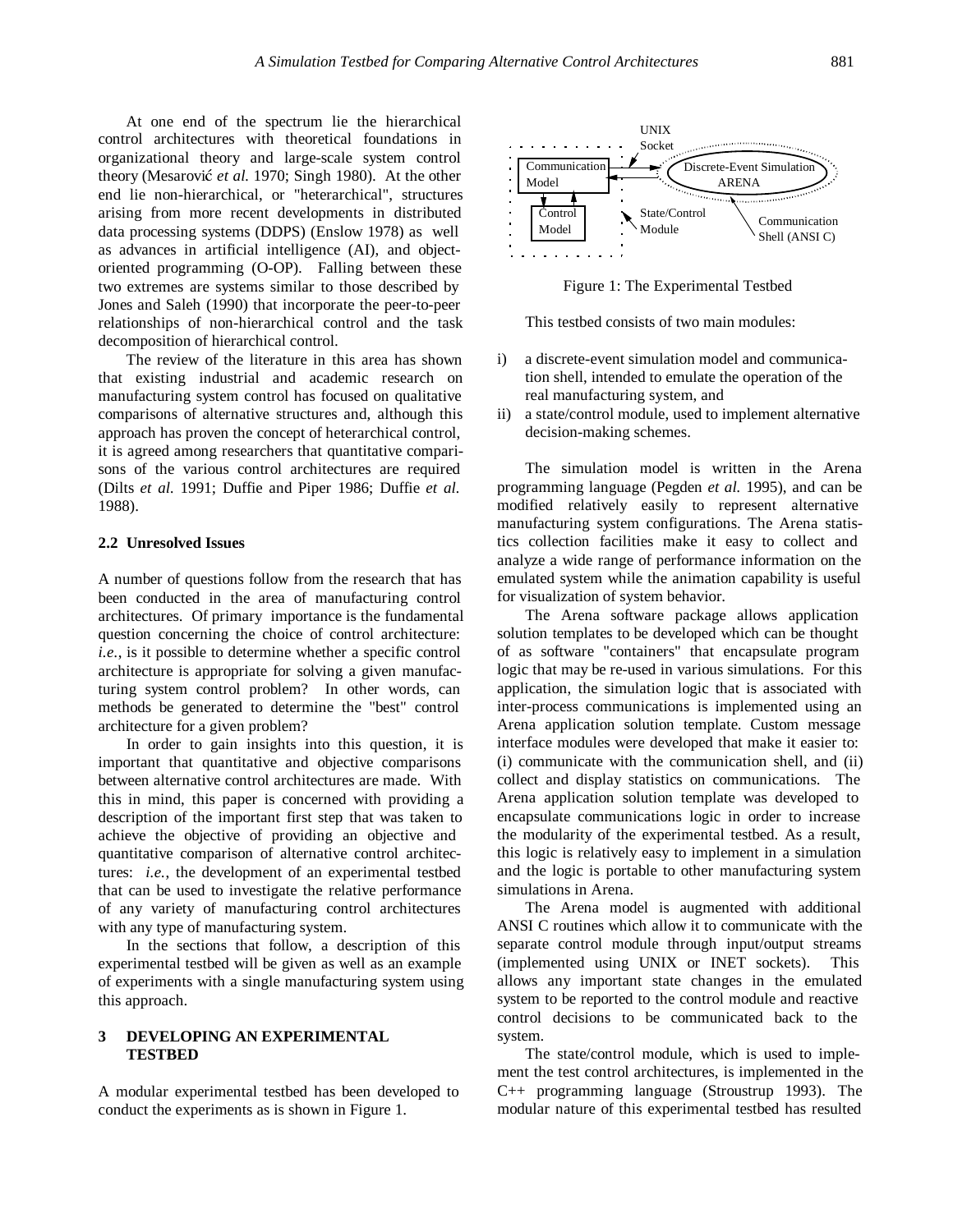in a system that has the ability to deal with any type of manufacturing system (*e.g.*, by changing the Arena model) and any type of control architecture (*e.g.*, by changing the control model). Figure 1 illustrates the basic structure of the testbed. In the following sections, the elements of the experimental testbed will be described in more detail and examples of the testbed operation will be given.

#### **3.1 The Simulation Model**

Since the majority of the control architecture work described in the literature is concerned with part scheduling in flexible manufacturing systems (FMS) (Kimemia and Gershwin 1983; Gershwin 1989) and cellular manufacturing systems (Jones and Saleh 1990; Davis *et al.* 1991; Duffie and Prabhu 1994), the system that is investigated for this research is concerned with the scheduling of parts through a simple manufacturing cell. The simulated manufacturing cell is similar in structure to the manufacturing cell that is investigated by Duffie *et al.* (1988).

The system that is investigated here consists of a number of automatic machines connected by a material handling robot as illustrated in Figure 2. Each of the machines in the system is capable of performing various operations depending upon its tool setup, which is limited by the number of tools that can be held at the machine's local tool storage area. As well, each machine in the investigated system is prone to failure. The parts that are introduced to the manufacturing cell require that all of their processing should be performed within the manufacturing cell. Since each machine is capable of performing a number of operations, there is a degree of routing flexibility that is available to the part. Additionally, since machines may fail, and their local tool setup may change, this routing flexibility is dependent upon the machine status and setup of the manufacturing cell.



Figure 2: The Simulated Manufacturing System

In Figure 2, the two machines shown on the left represent automatic milling stations, and the two machines on the right represent automatic boring stations. A material handling robot is shown at the center of the figure.

Raw parts arrive at the input area of the manufacturing cell (*i.e.*, the area labeled "Enter" in Figure 2) and wait to be moved by the material handling robot to a machine for processing. For the simulation logic, parts are moved to a material handling robot queue to model this process. Part processing is then simulated for the cell as follows: (i) The part is moved to the input queue of a machine by the material handling robot where a first-in-first-out queuing discipline is followed. (ii) Once the part reaches the machine, the machine starts processing each of the part's operations that are scheduled for this visit. (iii) Once the machine has finished processing the operations, the part is moved to the material handling robot queue to wait to be moved to the next machine. (iv) If the part's process plan has been completed, the robot moves the part to the output area, labeled "Exit" in Figure 2; if more operations are required, the part is moved to another machine for processing (*i.e.*, we return to step i)).

Figure 2 provides an overview of the basic components of the simulated system, but does not give any details concerning the logic of the simulation. In order to understand the manufacturing cell's simulation logic, the logic can be can be thought of in terms of a number of software segments shown in Figure 3.



Figure 3: Manufacturing Cell Simulation Logic

New part arrivals are handled in the "arrive" segment. This segment contains the software that is used to model the part arrival process as well as the software used to initialize the attributes of the part.

Since the simulation program next requires information on the part's routing, the external control program is consulted at this point. Whenever simulation status information is reported to the control program or control commands are passed to the simulation program the communications application template is used. This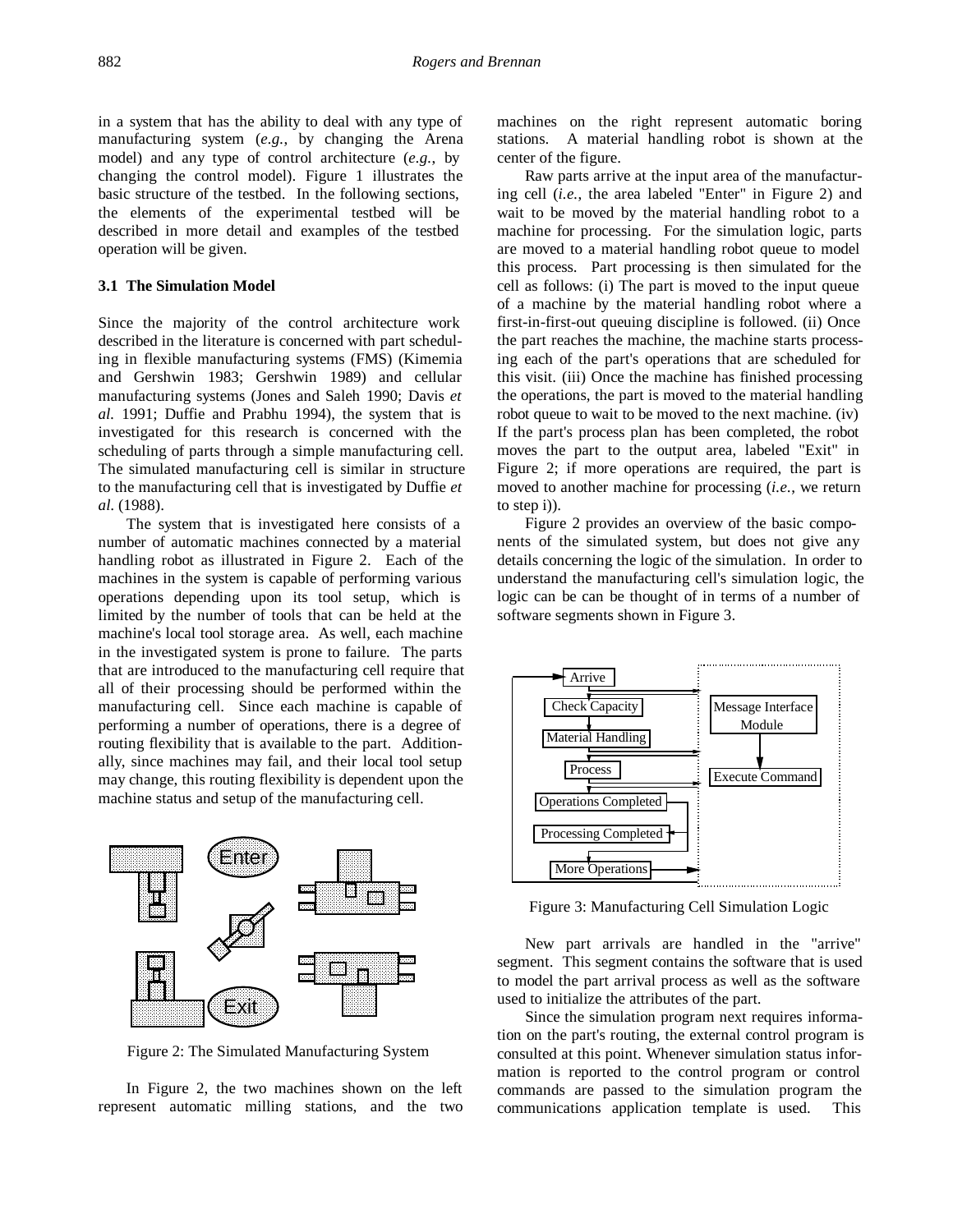software module allows a message to be passed to the control software that indicates the simulation's state and a message to be received from the control software that contains a control command. These messages are passed between the two software modules shown in Figure 1 using a UNIX or INET socket as was described at the beginning of this section.

The "execute command" software segment of the simulation program is integral to the inter-process communication process since it represents the segment of the simulation software where the control command received from the control architecture is interpreted. Whenever the message interface module is executed in the simulation model, the next logic is the "execute command" segment as is illustrated in Figure 3. For our part processing example, this logic would indicate that the new part should be sent to the "check capacity" segment which is used to handle the situation that occurs when the number of parts in process exceeds the number of parts that the control program can control.

The next two steps involve the simulation of the material handling and part processing. At this point, the part attributes that indicate where the part's next processing will occur are checked, and the part is transported to the appropriate workstation for processing. Once the processing at the workstation has been completed, the part enters the "operations completed" segment. This segment is used to make the decision concerning where the part is next routed. To accomplish this, the control program is consulted as indicated in Figure 3. If all of the part's operations have been completed, the part exits the system in the "processing completed" segment where final statistics concerning the part are collected. Otherwise, the part continues to its next operation by first entering the "more operations" segment where a decision is made concerning where the part should have its next operations completed. Once again, the "more operations" segment relies on the communications template and the "execute command" segment for this routing decision before the part is sent to the "material handling" segment.

### **3.2 The State/Control Model**

As was noted previously, the test control architectures are implemented in the state/control module in a manner that makes the control software transparent to the other elements of the experimental testbed described in Figure 1. To accomplish this, the state/control module provides the same interface and follows the same general procedures for each of the test control architectures.

This is accomplished in the state/control module with two separate models: the communication model and the control model. The communication model handles message parsing and the interface to the discrete-event

simulation software; the control model is responsible for initializing the control software and for control program execution. Before describing these two models and the state/control module's interface to the other elements of the experimental testbed, the general procedure that is used by the state/control module will be described.

Each of the test control architectures follow the same general procedure to achieve control: (i) instantiate control system decision-makers, and (ii) make control decisions dynamically, as and when requested by the system being controlled.

The first step occurs when the control software is started, and involves preparing the decision-makers that comprise a given architecture for the process of controlling a specific manufacturing system. Once the control system is initialized, the control program starts the process of monitoring the controlled system and executing the control commands required to control the manufacturing system.

In order to instantiate the control system decisionmakers, an expert system has been developed that utilizes a forward reasoning process (Brennan and Rogers 1997). The expert system relies on a set of rule bases that describe the capabilities of the workcenters in the manufacturing cell and the detailed processing requirements for the parts that are to be introduced to the system. When the appropriate rule bases are read by the state/control module, forward reasoning is used to generate information that can be used by the control program.

Once the decision-making instances are instantiated, the state/control module is ready to execute the control process. This is accomplished by each of the test control architectures through the same basic control functions. These common control functions, which are implemented in the control model, provide a consistent interface between the control software and the controlled system.

Although this basic structure is consistent between each of the test control architectures, the details of how these control functions are performed is dependent upon the choice of control architecture. The differences between each test control architecture can be seen in the differences between the control models.

As is shown in Figure 1, the communication model interfaces with the control model, where the methods for the specific test control architecture reside. For example, when a control function is requested by the discreteevent simulation software, the control model handles the implementation of the control function. Similarly, when the control model is ready to issue a control command, it uses the communication model to pass its control command to the discrete-event simulation software.

Within the state/control module, the communication model acts as an interface between the control model and the controlled system (*i.e.*, the emulated manufacturing system). Through this interface, requests for decisions by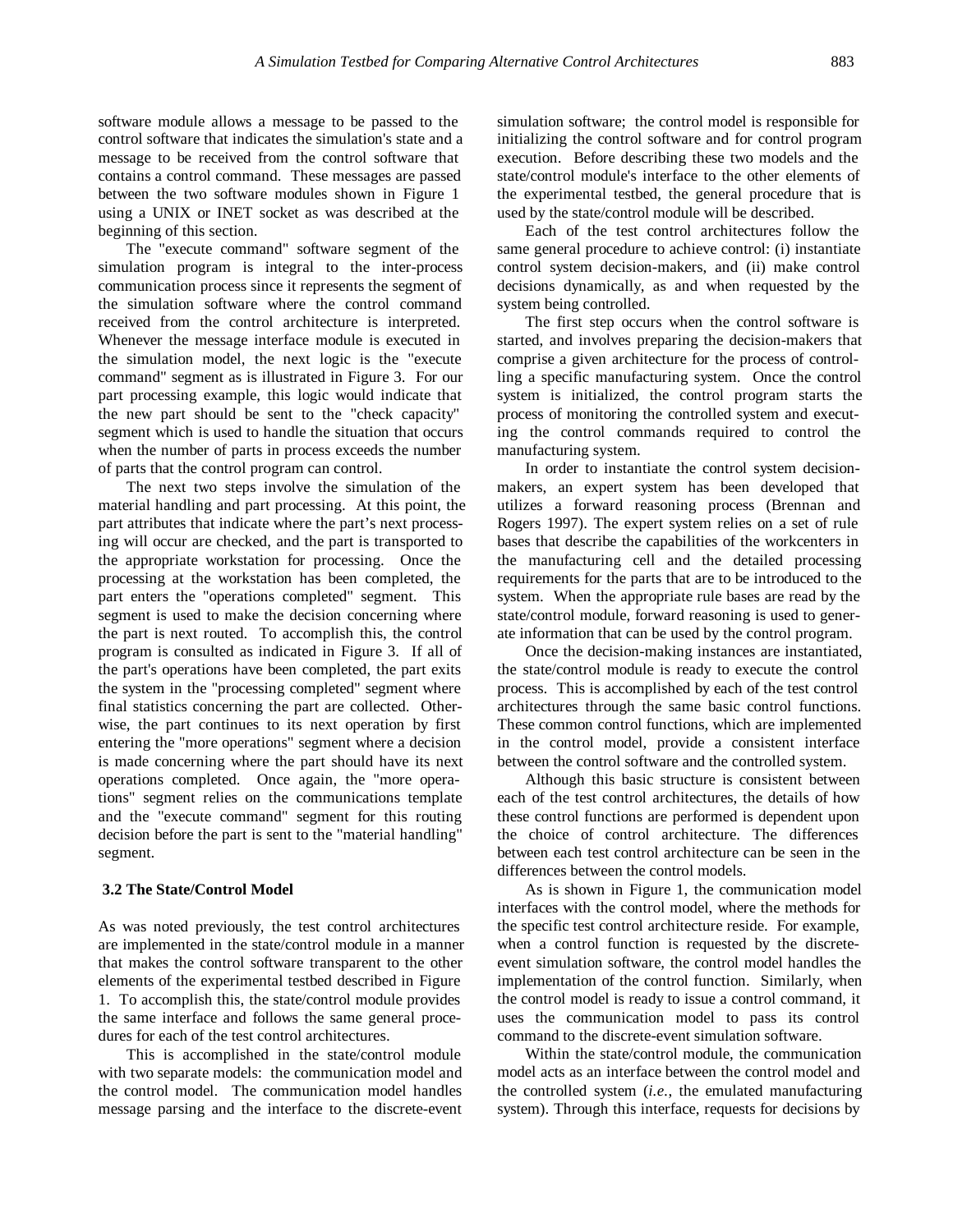the control architecture can be made, and the control architecture can obtain status updates.

### **3.3 Inter-Process Communications**

In the previous sections, some of the details of the interprocess communications that are used in the experimental testbed have been introduced. This section will be concerned with all of the elements of the experimental testbed shown in Figure 1 that allow messages to be passed between the state/control module and the simulation module.

Inter-process communications are handled in the experimental testbed in three locations:

- i) the state/control module's communication model,
- ii) the simulation module's communication shell, and
- iii) the discrete-event simulation's message interface module.

All of these elements of the experimental testbed work together to allow control decisions to be implemented in the emulated manufacturing system. In order to act as an interface between the control model and the controlled system, the state/control module's communication model must setup the state/control module's UNIX socket (*i.e.*, communications on a single computer) or INET socket (*i.e.*, communications between remote computers over the internet).

During the control program initialization process described in §3.2, the communication socket is constructed. In terms of the control program's world view, this is equivalent to setting up a file to which messages can be written and from which messages can be read. When the control program begins executing, a five step process is continuously performed by the communication model:

- i) wait for a connection with the simulation module,
- ii) read the simulation module's message from the socket's input stream,
- iii) parse the message into a format that can be used by the control program,
- iv) parse the control model's response into a control message, and
- v) write the control message to the output stream.

The communication shell serves the same purpose for the discrete-event simulation as does the communication model for the control model. In order to allow messages to be passed to and from the simulation module, the communication shell accomplishes the following tasks: message parsing, communication socket management, and simulation event management.

When the Arena simulation software is run, the communication shell immediately constructs a socket with the same network addresses as the socket constructed by the communication model. Just as in the case of the communication model, the communication shell performs a five step process while the discreteevent simulation is executing:

- i) connect with the state/control module when required by the emulated manufacturing cell,
- ii) parse the simulation state information into a state message,
- iii) write the state message to the socket's output stream,
- iv) read the control command from the socket's input stream, and
- v) parse the control command into a format that can be used by the discrete-event simulation.

This process is continued until the simulation run ends. At this point a final state message is sent to the state/control module announcing the end of the simulation run.

The last software component that allows interprocess communications to occur has already been introduced in §3.1: the Arena custom application template for communications. The primary purpose of this portion of the discrete-event simulation software is to allow communications between the simulated system and the control program to be initiated by conditions that occur in the simulated system. As was discussed in §3.1, whenever a control decision is required, the message interface module is activated to allow state information to be communicated to the control software.

# **4 EXPERIMENTS WITH A SIMULATED TEST MANUFACTURING CELL**

The results reported in this section are intended to provide an indication of how the experimental testbed can be used to evaluate the performance of alternative control architectures. Three different test control architectures are evaluated that are intended to be representative of the full spectrum of control architectures discussed in §2 from hierarchical to non-hierarchical control:

- i) Constrained hierarchical (CH),
- ii) Unconstrained hierarchical (UH) ,
- iii) Non-hierarchical (NH).

As the name implies, the constrained hierarchical (CH) control architecture is intended to represent control architectures firmly at the hierarchical end of the control architecture spectrum. The reason for using the word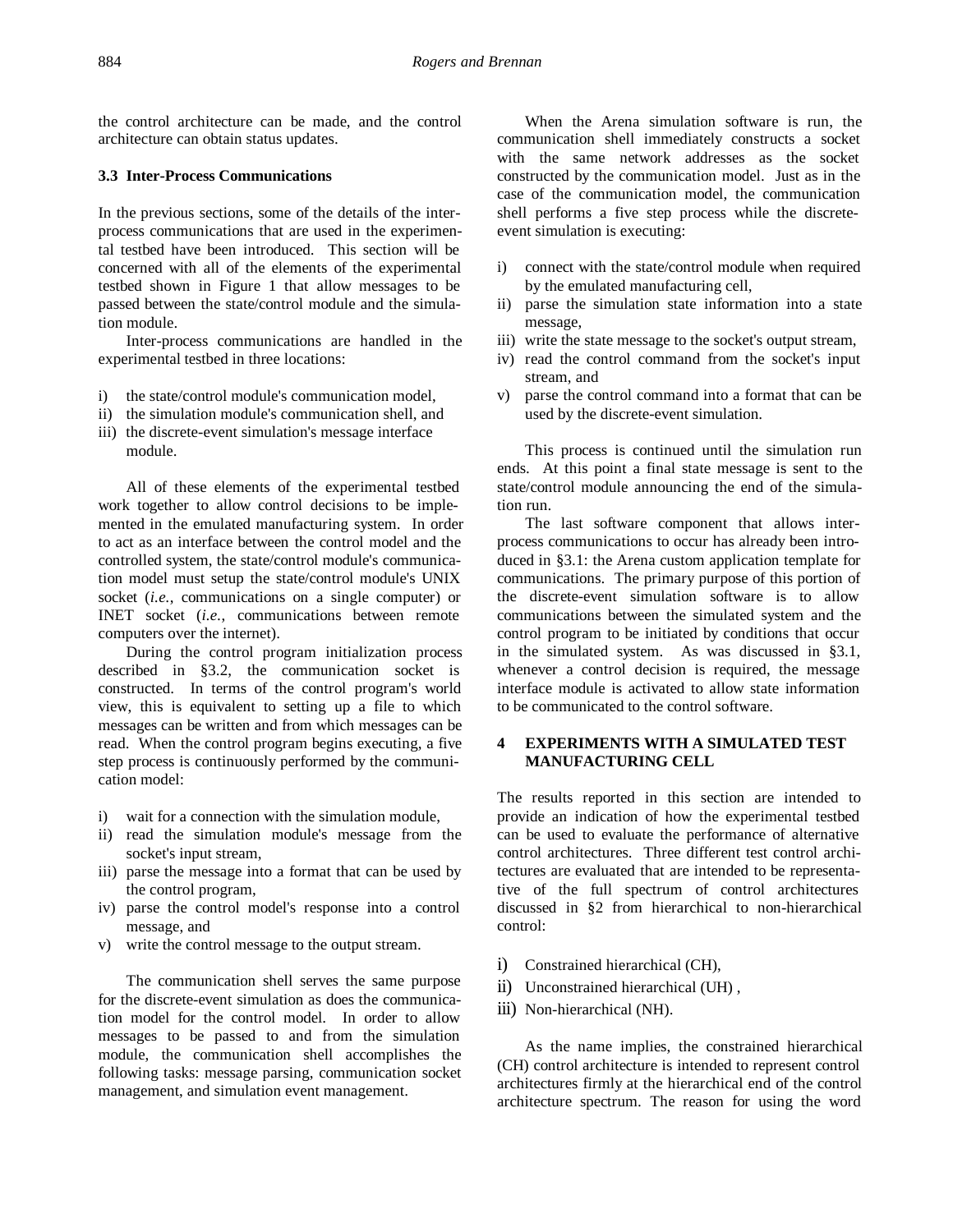"constrained" to describe this test control architecture is related to both the communication paths and the type of coordination that is used by this control architecture. Only communications between infimal and supremal decision-makers are possible in this control architecture. As a result, if a failure occurs with one of the decisionmakers, this could result in other decision-makers being isolated from the rest of the control systems.

The design of the unconstrained hierarchical (UH) control architecture is intended to remove some of the constraints placed on the CH control architecture. In particular, two main constraints are removed: (a) fixed communication paths, and (b) rigid machine agent coordination.

The non-hierarchical (NH) control architecture is designed in a similar manner to the non-hierarchical, or heterarchical, control architectures discussed in §2. The main characteristic of this type of architecture is that problem solving is distributed among a number of cooperatively autonomous agents. For the test control system that are used in the experiments, distributed problem solving will be in the form of part-oriented scheduling which is the method that has been used by a number of researchers who have investigated non-hierarchical control (Lin and Solberg 1992; Duffie and Prabhu 1994).

### **4.1 A Description of the Experiments**

As was discussed in §3, the experimental testbed is designed to allow various changes to be made to the emulated manufacturing system and the control software in order to allow each of the test control architectures to be evaluated under various operating conditions. In this section the different operating scenarios that are used for the simulation experiments will be presented. Each of the control architectures is tested under the same set of operating conditions in order to provide an objective comparison of the resulting manufacturing system performance as well as the relative control architecture performance. Figure 4 provides a detailed summary of the basic operating conditions that were used to evaluate each of the test control architectures.

The manufacturing system under these circumstances operates in a near-deterministic fashion that, although unrealistic, should provide a basis for comparison with the other test scenarios. This base test scenario is intended to be used to provide a basis of comparison between a deterministic, or near-deterministic test scenario and two test scenarios that introduce uncertainty to the manufacturing environment. Since one of the primary design goals for manufacturing control systems is achieving a system that is capable of coping with changes that occur on the shopfloor, introducing uncertainty to this environment should allow the relative

effectiveness of each control architecture at achieving this goal to be determined.

| Parameter               | <b>Description</b>                                                            |
|-------------------------|-------------------------------------------------------------------------------|
| Service Time            | Deterministic: based on<br>the proc. time estimate                            |
| Time between arrivals   | 4.0 minutes                                                                   |
| No. of operations       | 8                                                                             |
| Tool availability       | Both milling stations and<br>both boring stations have<br>the same tool setup |
| Machine failures        | none                                                                          |
| Material handling time. | Exponential (mean $= 0.5$<br>minutes)                                         |

#### Figure 4: Base Scenario

Three different test scenarios are being investigated that allow a determinstic base case to be compared with two stochastic scenarios: (i) Scenario #1: the base set of experiments, (ii) Scenario #2: stochastic (*i.e.*, this scenario introduces exponential demand and unreliable workstations), (iii) Scenario #3: stochastic with tooling constraints (*i.e.*, this scenario builds on scenario #2).

## **4.2 Manufacturing System Performance**

The relative performance of each of the three test control architectures for the first three test scenarios is shown in Figure  $5(a-b)$ . This figure shows the test control architectures' flow time and tardiness performance respectively.

Based on point estimates from the simulation runs, the average WIP for scenario #1 is 7.5 for the CH control architecture, 3.7 for the UH control architecture, and 5.6 for the NH control architecture.

For the three test scenarios, tardiness is evaluated by assigning an arbitrary flow time allowance to the parts. A time of 20 minutes has been assigned for these experiments in order to create a situation where all of the control architectures would have some tardy jobs. By using mean tardiness as a measure we are assuming that early jobs bring no rewards and that there are penalties for late jobs (French 1982).

As can be seen in Figure 5, the UH control architecture appears to provide the best flow time and tardiness performance of all three test architectures for each of the test scenarios. The CH control architecture results in the highest flow times and tardiness values.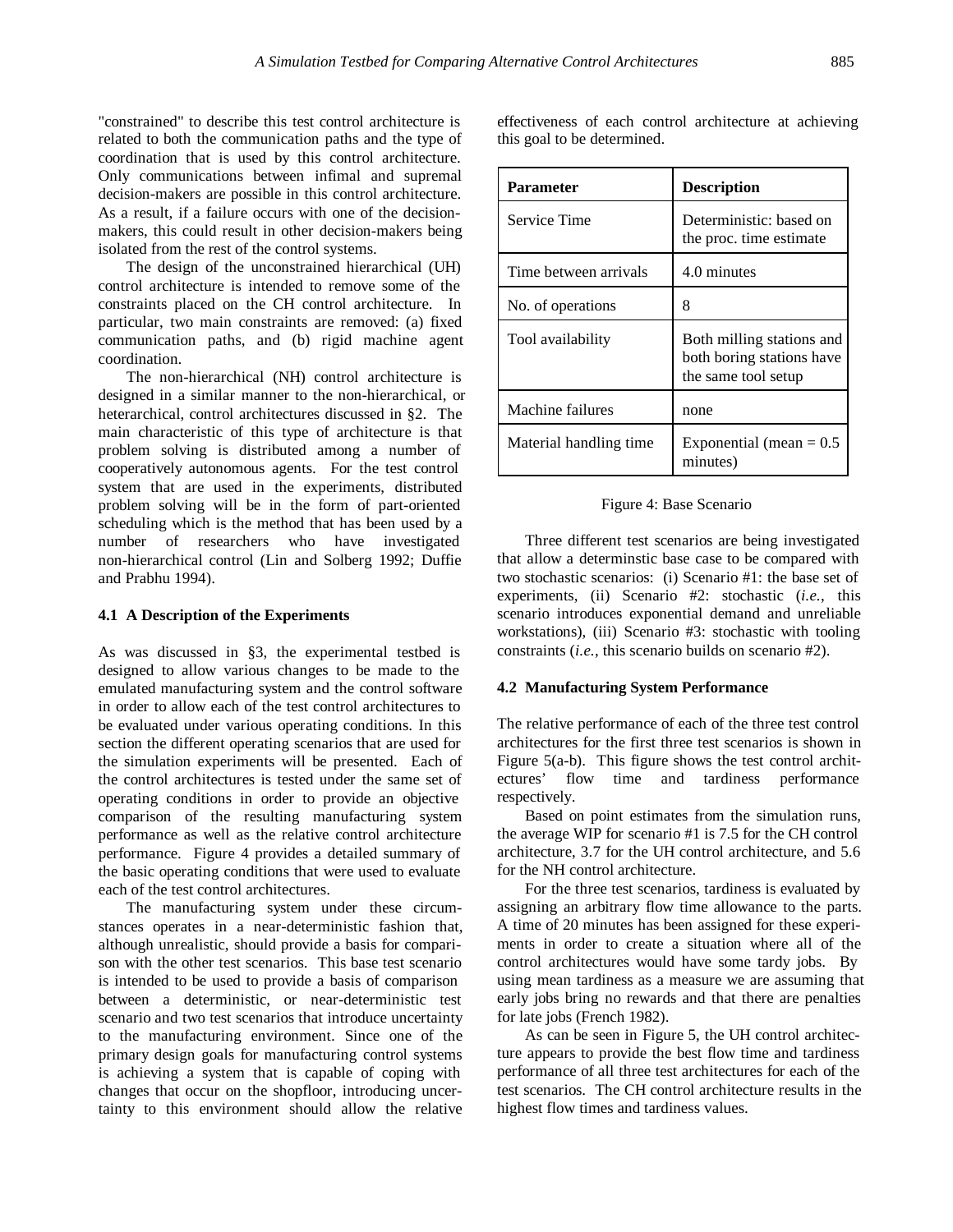

Figure 5: Test Control Architecture Performance

When we consider machine failures and an exponentially distributed time between arrivals in the second test scenario, the CH and NH control architectures' flow times are 112% and 53% higher respectively than the flow time for UH control architecture.

The NH control architecture's flow time performance does not appear to worsen with respect to the UH control architecture, but the CH control architecture shows a relative increase of 19% in its flowtime relative to the UH control architecture. This result seems to indicate that the two distributed control architectures (*i.e.*, the UH and NH control architectures) are more capable of handling disruptions such as machine failures and variation in the part arrivals than the CH control architecture.

When tooling constraints are placed on the machines (*i.e.*, scenario #3) the disparity between the CH and NH control architecture flow times and the UH control architecture flow time increases even more.

# **5 CONCLUSIONS**

An interesting result follows from the experimental analysis of the three test control architectures described in the previous section: it appears that control architectures that contain properties of both hierarchical and non-hierarchical control architectures show better flow time and tardiness performance than architectures that sit on either extreme of the control architecture spectrum. In order to determine why this is the case for the scenarios described in §4, it is important to ask the following questions: (i) What factors characterize a control architecture?, and (ii) How do various control architectures perform for various constraints?

Work is currently being conducted by the authors that is focused on identifying key parameters of the manufacturing system control problem that can be used to characterize alternative control architectures. Larger control systems than the test systems studied here will most likely be hybrids of these smaller architectures, composed of clusters of hierarchies and heterarchies that are dynamically reconfigurable (*i.e.*, both the control architecture's organizational structure and coordination modes should be reconfigurable). If these types of systems are to be realized, it is important that that the underlying properties of alternative control architectures are first identified in order to allow decisions to be made concerning the most appropriate type of control architecture for a given manufacturing control problem. The experimental testbed reported in this paper will play a central role in this type of investigation by allowing insights into the second question posed above to be obtained.

# **ACKNOWLEDGMENTS**

The authors wish to thank the Natural Sciences and Engineering Research Council of Canada for their generous support of this research under grants OGP-012-1522 and OGP-019-7339.

### **REFERENCES**

- Brennan, R.W. and P. Rogers. 1997. Applying a knowledge-based system to a control architecture experimental testbed. *In IASTED International Conference on Artificial Intelligence and Soft Computing Proceedings*.
- Davis, W., A. Jones, and A. Saleh. 1991. A generic architecture for intelligent control systems. *National Institute of Standards and Technology Report NISTIR 4521*.
- Dilts, D.M., N.P. Boyd, and H.H. Whorms. 1991. The evolution of control architectures for automated